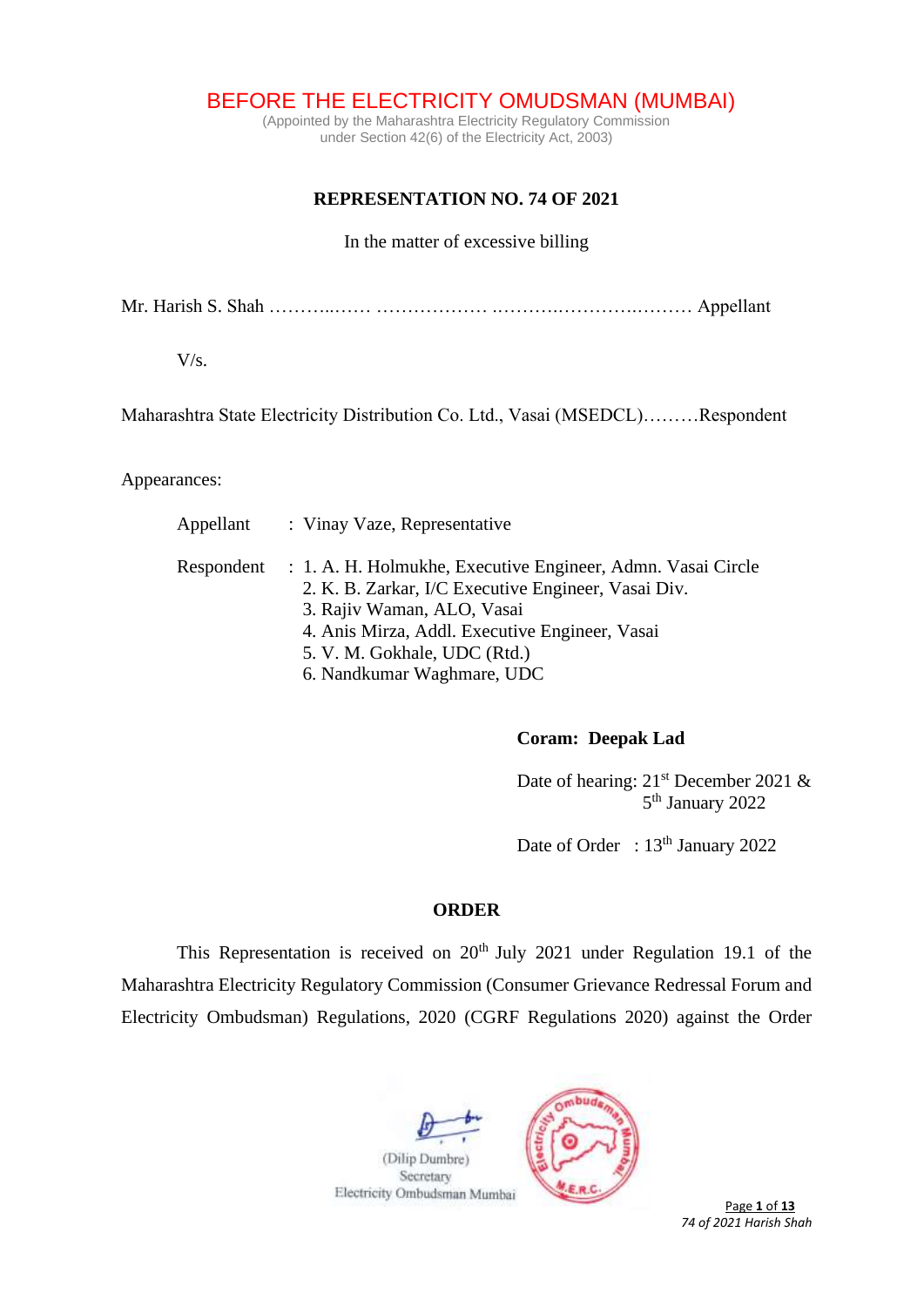dated 30<sup>th</sup> April 2021 passed by the Consumer Grievance Redressal Forum, Kalyan (the Forum).

# **Preamble**

During scrutiny of this case, it was noticed that there are outstanding dues of Rs.4,44,900/ recoverable from the Appellant as per Forum's order. Hence, the Appellant was required to pay Rs.25,000/- towards deposit as per Regulation 19.22(h) of CGRF Regulations 2020. However, the Appellant did not pay the same. Notice was served on 26.07.2021 for payment of deposit. The Appellant paid the deposit of Rs.25,000/- by NEFT on 03.11.2021, hence, the Representation is registered on 03.11.2021.

2. The Forum, by its Order dated 30.04.2021, in Case No.2059 of 2020-21 has partly allowed the grievance. The operative part of which is as below:

- *"1) Utility may take legal action under section 126 of IE act 2003 if required & as per law.*
- *2) Consumer's grievance is partly allowed.*
- *3) The utility company is directed to recover the bill of 12116 Units in 6 equal installments without DPC, interest and penalty for the period…*
- *4) Utility Co. is at liberty to take action under 126 of IE act 2003 independently.*
- *5) Refund the excess amount paid meter testing fee/excess amount paid if any by way of adjustment in future bill."*

3. Aggrieved by the order of the Forum, the Appellant filed this representation stating in brief as below: -

(i) The Appellant is initially an industrial consumer (No.001840891590) from 31.10.2009 having Sanctioned Load (SL) of 65 HP and Contract Demand (CD) of 54 KVA at Rajprabha Industrial Estate, Sativali Vasai (W), Tal. Vasai, Dist. Palghar. The Appellant is using power for Godown purpose at present, and hence is billed under Commercial tariff category.

### **History of the Case:**

(ii) Due to slump in the business, the gala is used as Godown and not for Industrial purpose. On 14.08.2018, the premises was inspected by Respondent, and it was observed as under,

(Dilip Dumbre) Secretary Electricity Ombudsman Mumbai



Page 2 of 13 *74 of 2021 Harish Shah*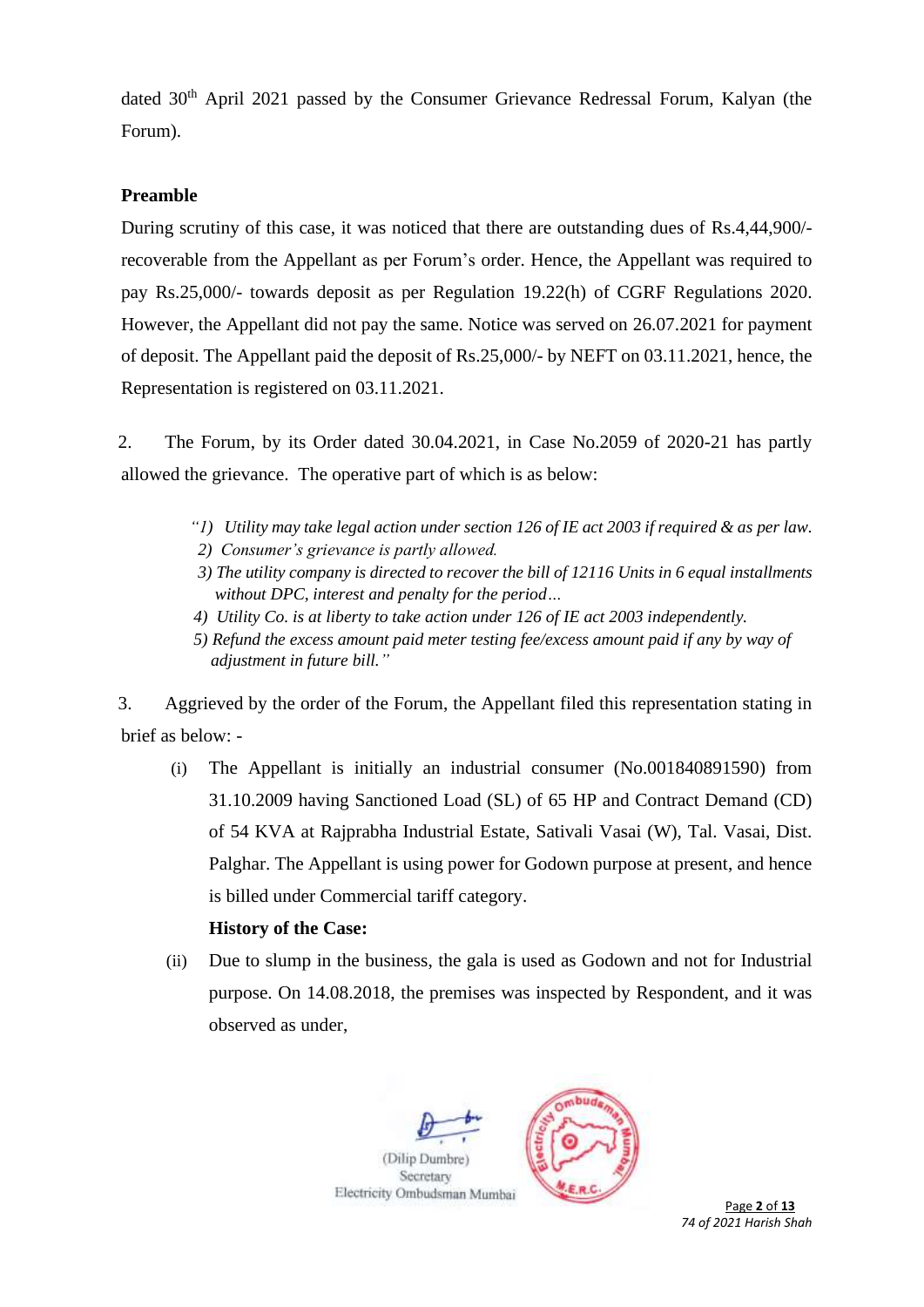- $\triangleright$  Physically Meter No.00044822 was on site whereas the bill shows the Meter No. as 15502405.
- ➢ Consumer using the power supply for Commercial purpose as a Godown, however, actual tariff category was Industrial.
- ➢ Since then, the Respondent changed the Tariff Category from Industrial to Commercial with retrospective recovery of Rs.84630/- under Section 126 of the Electricity Act, 2003 (the Act). The Appellant paid the said recovery towards Section 126. The Appellant is billed under Commercial Tariff Category thereafter.

#### **Grievance:**

- (iii) Though the premises was used as Godown, power supply was very sparingly used, once or twice a week just for stock taking. Accordingly, only minimum bills as per reading were being issued to the Appellant since August 2018 and the same were paid regularly up to December 2019. The current reading shown on the bill on 05.12.2019 was 10049 KWH. Here it is to point out that, as per inspection report dated 18.08.2018, the meter number on the bill was corrected but KWH reading of 16634 was not taken on record.
- (iv) Somewhere in August 2019, the said Meter No.00044822. was replaced by the Respondent with a new Meter having number 055-X1143852 under meter replacement drive. Its final KWH reading of Meter No.00044822 was shown as 35706. This led to difference of 25657 (35706 – 10049) Units against the old meter. Even after replacement, the subsequent bills of November /December 2020 were issued as per old meter only without giving any effect of the replacement entry. While issuing the bill of January 2020, the initial reading of new meter was shown as 00 and the reading taken on 31.12.2019 was shown as 111 KWH leading a difference of 111 Units over a period of around 2 months. Even the subsequent bill for February 2020 shows recorded consumption as 47 Units only. It reveals from the new meter that consumption is around 30-40 Units per month.
- (v) However, in the bill for January 2020, the consumption of old meter was added as 25657 Units and the Appellant received the bill of  $25768 (25657 + 111)$  Units

(Dilip Dumbre) Secretary Electricity Ombudsman Mumbai



 Page **3** of **13** *74 of 2021 Harish Shah*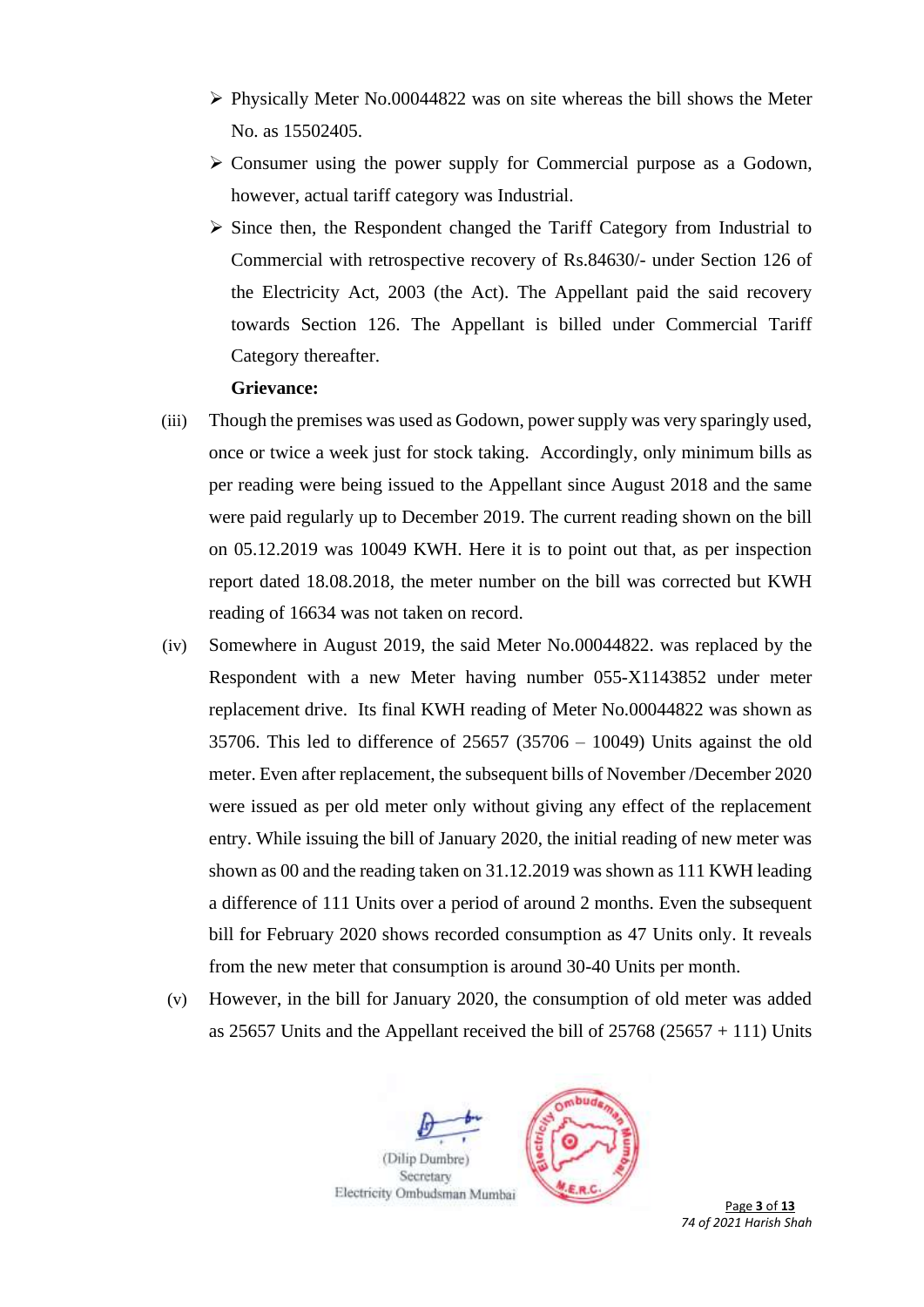for Rs.5,32,690/-. This being the wrong bill, the Appellant approached the Forum on 23.10.2020.

- (vi) It was submitted and argued before the Forum that during the inspection on 14.08.2018, it was made clear by the Respondent that the premises was being used for Godown purpose instead of Industrial. The premises is having load of 9 CFL lamps and 1 portable fan only. Then the question arises how the old meter has recorded the consumption of 25657 Units.
- (vii) If the meter has recorded properly then meter must be faulty compared to the load connected. Therefore, the meter needs to be tested.
- (viii) Respondent in its reply vide letter No.3908 dtd.02.11.2020, tried to prove the consumption as correct without considering the load connected. Therefore, it was necessary for the Forum to have visited this aspect from the point of view of consumption versus connected load, testing of meter, and MRI report. But unfortunately, Forum's order dated 30.04.2021 is silent on this aspect. Hence the appeal.
- (ix) As per the decision-making process of the Forum, it is felt that the Forum was more on amicable solution instead of legal issues.
- (x) After last inspection carried out on 14.08.2018 by the Respondent, the new meter from 22.10.2019 to June 2021 is as under,

- (xi) Moreover, the period of alleged past recovery of 25657 Units also related to Godown activity only i.e. from 08/2018 to 10/2019. We mean to say that, for the same quantum of activity, bill of 25657 Units is unjustifiable compared to monthly average of 50 Units post replacement of meter.
- (xii) The Appellant has been given to understand that the old meter removed by the Respondent is either lost or not traceable by it for which the Respondent is solely responsible. The Appellant should not be penalized for this mistake by way of

(Dilip Dumbre) Secretary Electricity Ombudsman Mumbai



Page 4 of **13** *74 of 2021 Harish Shah*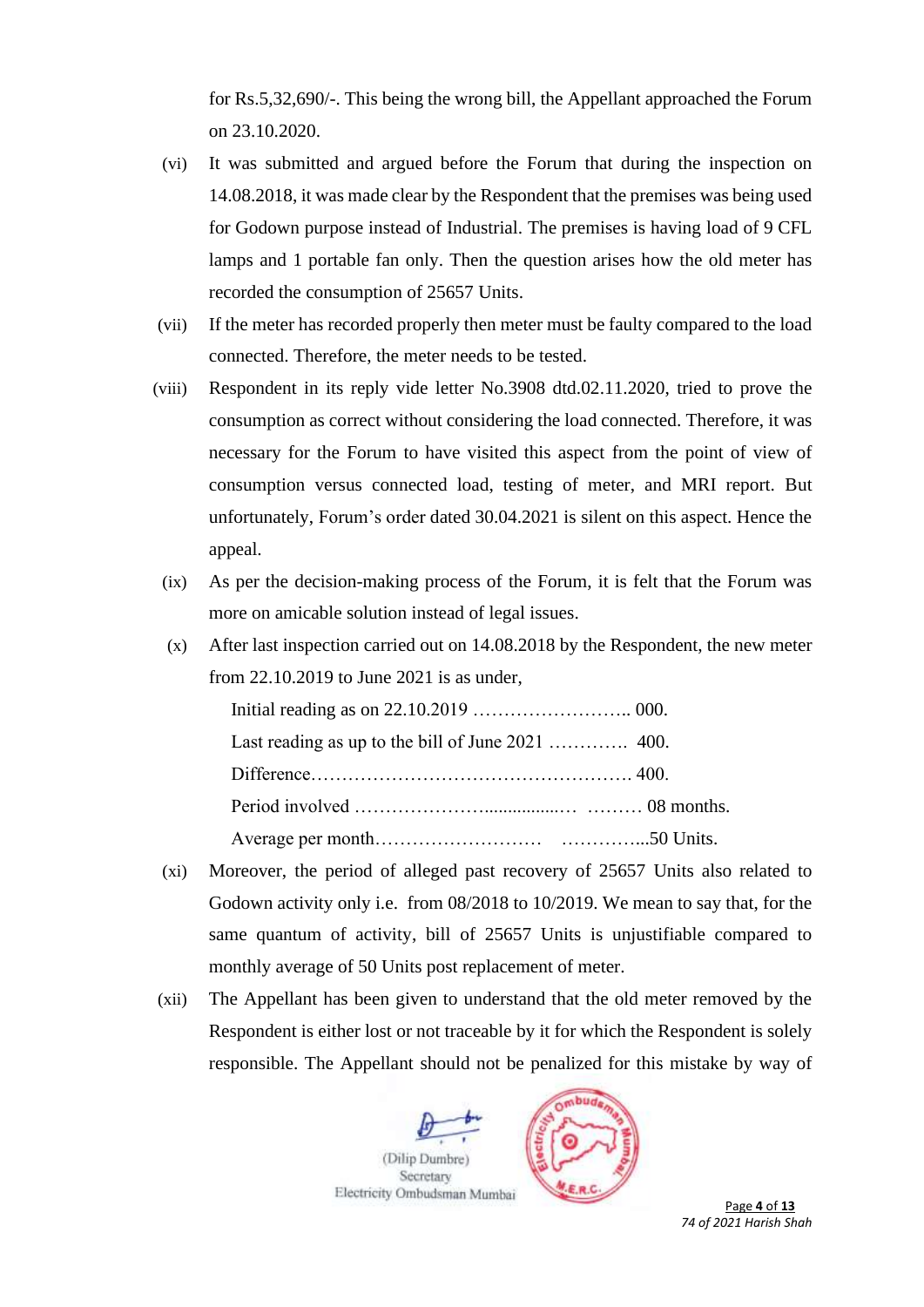thrusting wrong consumption through bill. The Respondent may fix the responsibility on the concerned.

- (xiii) Therefore, the Appellant prays that the Respondent be directed.
	- 1) To test the meter and submit the test report.
	- 2) To submit copy of MRI data for the disputed period.
	- 3) To revise the bill accordingly as per test report.

4. The Respondent MSEDCL by its letter dated 14.12.2021, has filed its reply stating in brief as below: -

- (i) All contentions raised by the Appellant in Representation, are denied expect those herein admitted below.
- (ii) The Appellant is a consumer (No.001840891590) from 31.10.2009 having SL of 65 HP and CD of 54 KVA. at Rajprabha Industrial Estate, Sativali Vasai (W), Tal. Vasai, Dist. Palghar. The Appellant is using power for Godown purpose at present and hence is billed under Commercial tariff category.
- (iii) The status of the Appellant was "permanently disconnected" (PD) consumer from January 2017 (?) (in CPL it is March 2017) to June 2017. The Meter No.00044822 was on site prior to PD with final reading of 4892.5 KWH. The Appellant was reconnected in July 2017 with same Meter No.00044822. The same meter (No.00044822) was fed to the Billing System; however, the system was not accepting the same meter giving error code. Therefore, one character was added in meter No.(00H44822) to accept reconnection in the System for technical reason.
- (iv) The bill of July 2017 and August 2017 was sent with Meter No. 00H44822. The meter No. 00H44822 was further then corrected to original Meter No.00044822 with final reading of 9561 KWH in the month of September 2017 as per CPL.
- (v) The migration of billing system of Vasai Circle to centralized billing system was done in December 2017. During migration, the meter make-code and number was wrongly updated in the system as meter make-code as 777 and number as 15502405 instead of make-code as 076 and meter No. 00044822. Therefore, the Appellant was not billed as per actual reading from January 2018.





 Page **5** of **13** *74 of 2021 Harish Shah*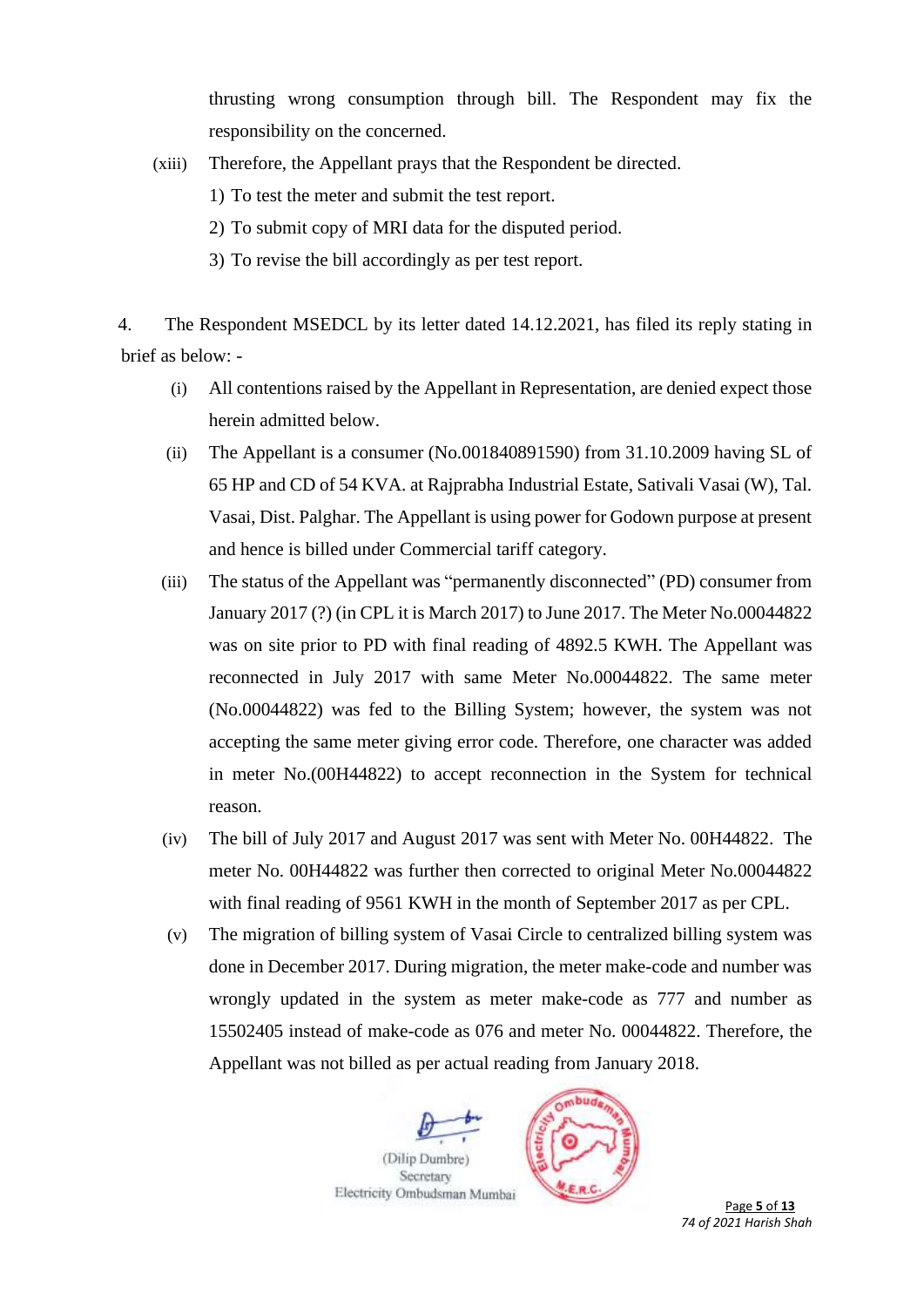- (vi) The Respondent carried out spot inspection of the premises of the Appellant on 14.08.2018. During inspection, it was observed that Meter No. 15502405 was on bill whereas the actual Meter No.00044822 was physically on the site. Consumer was using the power supply unauthorizedly for Commercial purpose (Godown) instead of Industrial. The Appellant was assessed towards unauthorized use under Section 126 of the Act for Rs.84630/- for 7073 (16634-9561) Units for 12 months (September 2017 to August 2018), finally issued on 30.01.2019 which was paid by the Appellant on 15.08.2019.
- (vii) The correction in Meter Make and Meter Number was done in the month of October 2018 in auto updating from IT billing system. Thus, original Meter No. 00044822 was brought on record.
- (viii) Meter of consumer was inside the gala since November 2018 to December 2019. The gala was found normally closed at the time of meter reading. Therefore, the Respondent was not able to take meter readings. The consumer was billed with minimum charge during the said period of January 2018 to December 2019 (24 Months). The final reading of December 2017 was 10049.16 on Meter No. 00044822.
- (ix) In view of policy regarding installation of AMR meter for all LT consumers, the old meter (No.00044822, Reading: 35706 KWH, HPL make) of the Appellant was changed with new AMR meter having Sr.No.X1143852, Secure make on 22.10.2019. The work of meter replacement was done by agency of M/s. Secure Meter as per Order given by Corporate Office. The Meter Replacement Report dated 22.10.2019 was also signed by the Appellant. As such, there was accumulation of 25655 (35706- 10049) Unitsfrom December 2017 to 22.10.2019.
- (x) In view of Meter Replacement Report and accumulated consumption the Appellant was billed for  $25768 (25657 + 111)$  Units, in the month of January 2020. The current consumption of consumer being 111 unit in January 2020.
- (xi) The Appellant requested to test the meter vide its email dated 16.12.2020. The issue was taken with meter replacement agency, M/s. Secure Meter Company. However, it was informed that meter was misplaced, and Agency has lodged the complaint in Manikpur Police Station on 26.11.2020. Therefore, the Agency was

(Dilip Dumbre) Secretary Electricity Ombudsman Mumbai



 Page **6** of **13** *74 of 2021 Harish Shah*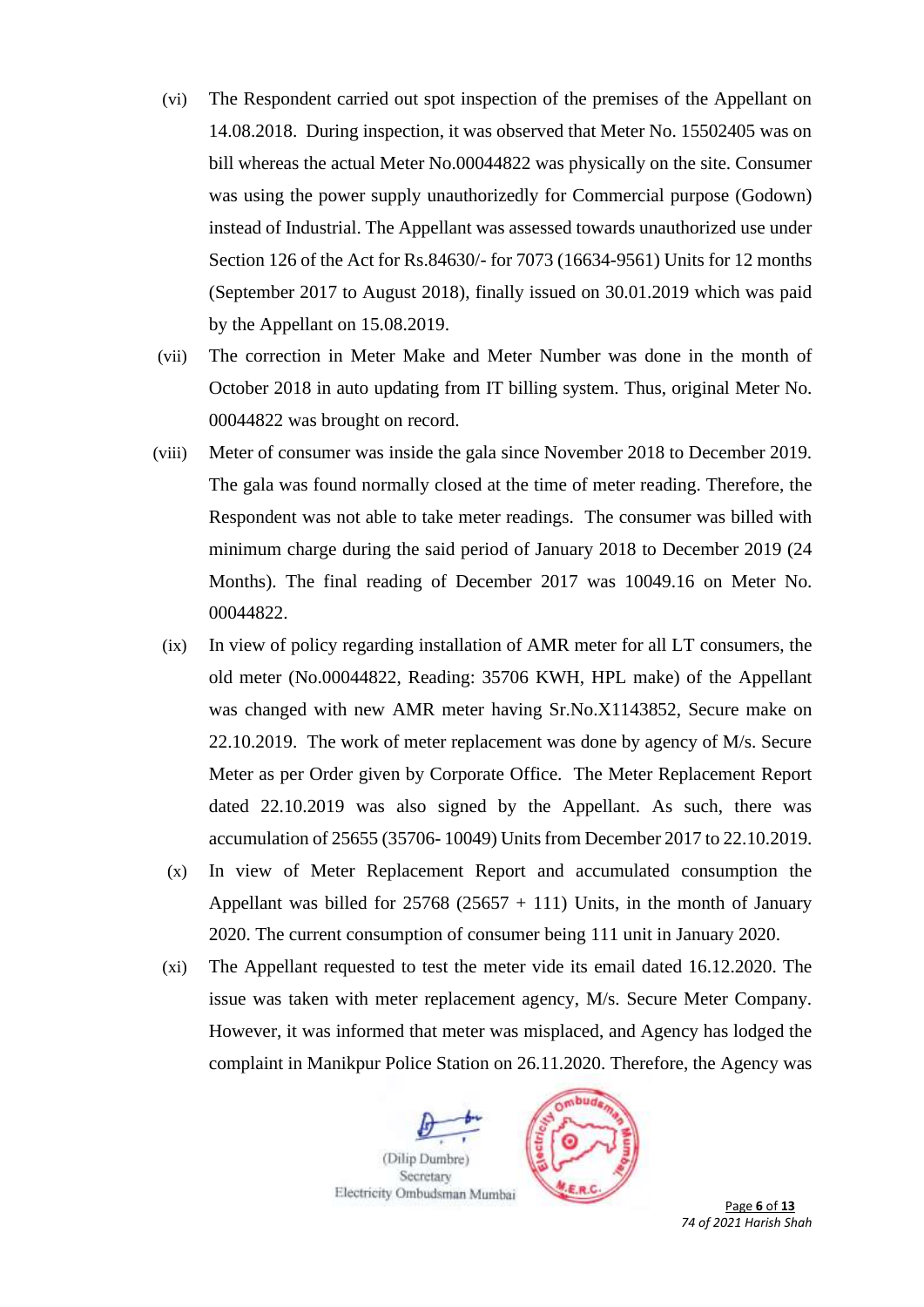not able to provide meter to the Respondent for testing as requested by the Appellant.

- (xii) Based on CPL, the Appellant was billed up to 10049 KWH in month of December 2017. On Spot Inspection Report dated 14.08.2018, the progressive reading recorded is 16634 KWH. The final reading at the time of meter replacement was 35070 KWH. The meter replacement report is dated 20.10.2019 and signed by Mr. Shivram as consumer's representative. There was no complaint with respect to correctness of meter during the period from January 2018 to October 2020. Consumer was insisting for meter testing after knowing that the meter is misplaced by the meter replacement agency.
- (xiii) The Appellant was billed for the period from January 2018 to December 2019 with a minimum bill. However, he did not complain about the same till December 2019. But when the bill for accumulated consumption in the month of Jan 2020 was issued, the Appellant for the first time complained regarding the accumulated billing.
- (xiv) The accumulated consumption of 25768 for the period January 2018 to January 2020 is for 24 months. Therefore, it can be recoverable within the provision of Section 56 (2) of the Act. This bill was raised in January 2020.
- (xv) It is therefore requested to dismiss the grievance of the Appellant.

5. Hearing was held on 21.12.2021 through video conferencing. Both the parties argued at length. The Appellant argued that it has paid supplementary bill raised by the Respondent towards unauthorized use of power under Section 126 of the Act. This recovery is of Rs.84630/-. The Appellant's connection was previously billed as per Industrial tariff as the Industrial activity was carried out. However, due to slackness in business, Industrial use of power was stopped, and premises was used as Godown for storing some material. Therefore, it does not have any issue for raising the bill under Section 126 of the Act. The Respondent messed up with meter numbers of the connection such as bill was showing one number whereas the actual meter at site was having different number. This happened twice for the reasons best known to the Respondent. After the meter was finally replaced for AMR activity as said by the Respondent, the consumption has drastically reduced. This is due to the fact

(Dilip Dumbre) Secretary Electricity Ombudsman Mumbai



 Page **7** of **13** *74 of 2021 Harish Shah*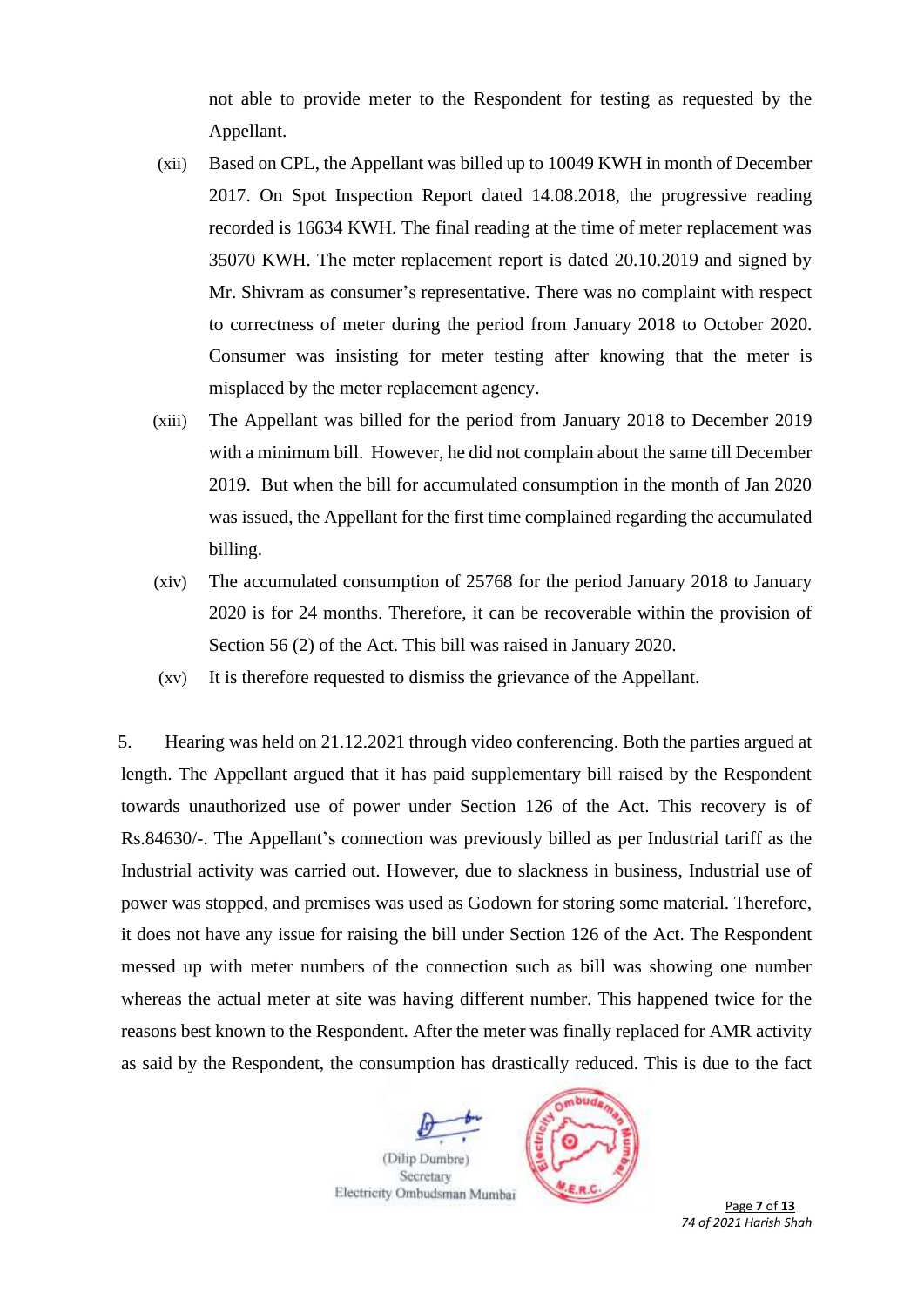that the premises was being used for Godown purpose with very small light and fan load. Therefore, the Appellant has doubted the huge bill raised by the Respondent may be due to defective meter. The meter therefore needs to be tested. The Respondent in its submission has said that the meter is replaced by the meter replacement agency, and it has lost the meter. Though Police complaint appears to have been lodged by the meter replacement agency, the burden due to faulty meter should not fall on the Appellant. The Appellant therefore prays for revision of bill based on the consumption during post replacement of meter.

6. The Respondent on the other hand admitted that there were some mistakes with respect to meter numbers which took place in this case. These mistakes were due to issues in the system when the migration of the billing system was done from field office to Corporate Office. However, it is a fact that there were irregularities in reading the Appellant's meter for a long time. The Appellant was in PD status during January 2017 to June 2017. At the time of reconnection, the same meter which was there before PD was physically refixed, but the system did not accept the same meter number. Therefore, the meter number was altered with addition of alphabet **'H'**. The earlier meter number 00044822 changed to 00**H**44822. This number was then again changed (though the meter was same) to 00044822 by removing alphabet **'H'**. In September 2017, reading on the meter was 9561 kWh. However, inadvertently meter code was changed from earlier 076 to 777 and meter number was changed from earlier 00044822 to 15502405. How this happened is not known to the Respondent. It is important to note here that meter was not physically changed. The meter was finally changed for AMR activity as per direction of the Head Office on 22.10.2019 with Meter No.X1143852 and initial reading as Zero and final reading of the meter (No.00044822) was 35706 which was removed. The Appellant is accordingly billed for 25768 units by reconciling all readings and the consumption for January 2020 after final meter replacement. The Appellant's stand of meter testing is nothing short of opportunism. The Representation, therefore, does not hold good on the facts of the case and needs to be rejected.

7. The second hearing was held physically on 05.01.2022 to understand the issue in proper perspective. Apart from what has been stated above, the Respondent has been directed to inform as to how many old meters have been lost by the Agency engaged by it for

(Dilip Dumbre) Secretary Electricity Ombudsman Mumbai



 Page **8** of **13** *74 of 2021 Harish Shah*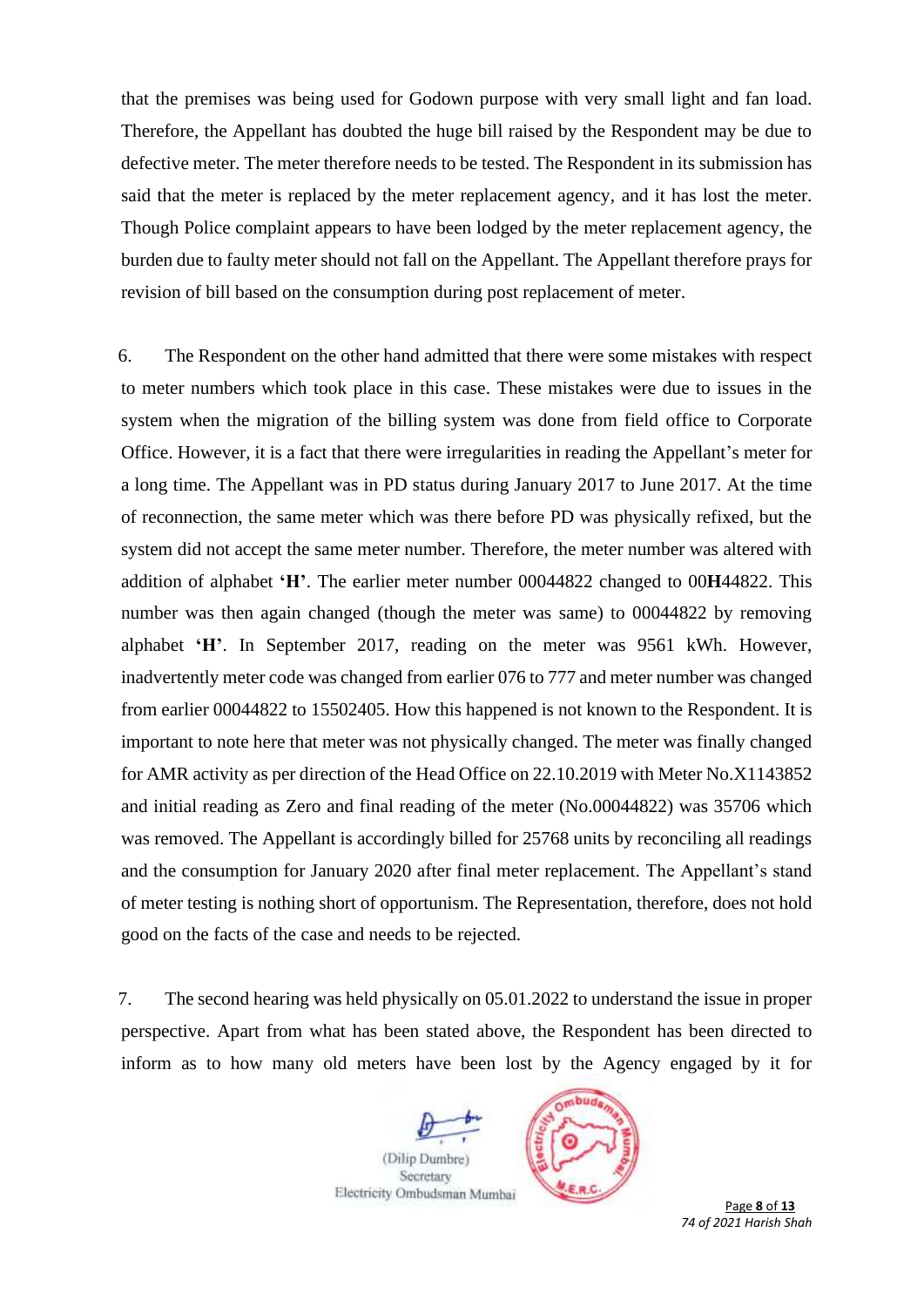replacement, and how many FIRs have been filed by it from the date of issue of workorder to the Agency till December 2019 for the meters lost by it. It was also directed to inform whether the meter in respect of the Appellant is only lost. The said information is directed to be submitted within a week. During the hearing, the Respondent on being queried, informed that bill for unauthorized use under Section 126 of the Act is paid by the Appellant but the consumption remained to be billed through CPL and hence, bill for 2**565**7 units was issued in January 2020. On being further questioned, as to whether this action under Section 126 of the Act is correct, the Respondent corrected its earlier statement and said that the consumption between August 2018 and December 2017 (16634 – 10049) 6585 units which is already accounted under Section 126 bill will be deducted from the total consumption of 25657 units till replacement of meter on 22.10.2019.

#### **Analysis and Ruling**

8. Heard both the parties and perused the documents on record. The Appellant, having CD of 54 KVA, was initially billed under Industrial tariff category. Meter No.00044822 was found connected on site. The Appellant was permanently disconnected in January 2017 for nonpayment of electric bills. The Appellant was reconnected in July 2017 with same Meter No.00044822. The same meter (No.00044822) was fed to the Billing System; however, the system was not accepting the same due to technical reason. Therefore, one character 'H' was added in meter (No. 00H44822) by the Respondent at their own for the System to accept it. The meter No. 00H44822 was further then corrected to original Meter No.00044822 with final reading of 9561 kWh in the month of September 2017. The Appellant was billed with "Normal Status" as per meter reading up to December 2017 with current reading 10049 KWH.

9. The Respondent carried out spot inspection of the premises of the Appellant on 14.08.2018. During inspection, Respondent observed that Appellant was using the power supply for Commercial purpose (Godown) instead of Industrial. The Appellant was therefore, assessed by the Respondent under Section 126 of the Act for Rs.84630/- for (16634 - 9561) 7073 units for 12 months (September 2017 to August 2018) which was paid by the Appellant

(Dilip Dumbre) Secretary Electricity Ombudsman Mumbai



 Page **9** of **13** *74 of 2021 Harish Shah*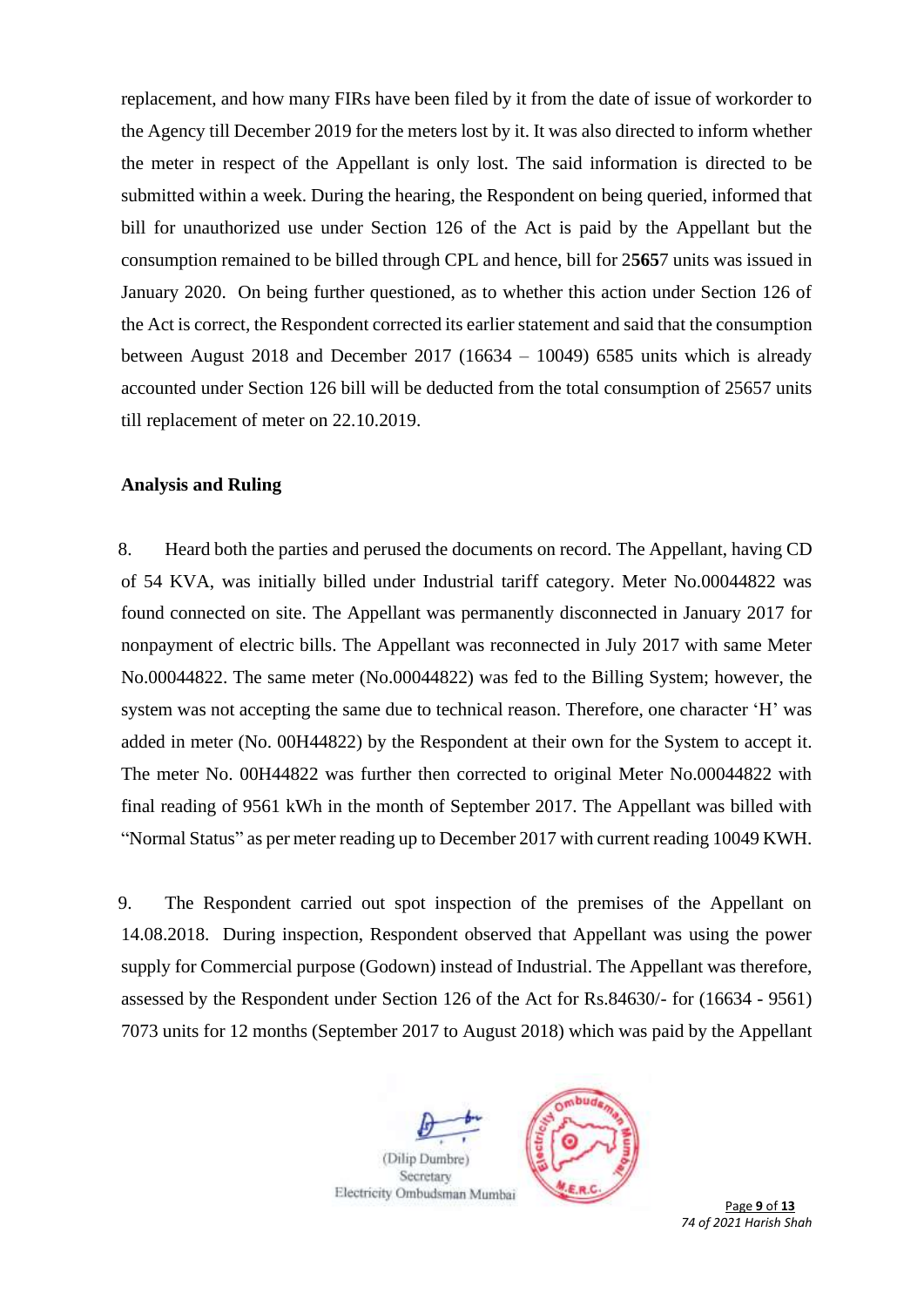on 15.08.2019. Thus, the Appellant was billed up to 16634 kWh readings of meter No. 00044822 up to August 2018.

10. The migration of the billing system to centralized billing system was done by the Respondent in December 2017. During migration, the meter make-code was updated as 777 and meter number was updated as 15502405 instead of the original one. Due to this improper input, the Appellant was not billed as per actual reading from January 2018 as per CPL.

11. On 22.10.2019 the old meter having serial No.00044822 was replaced by Secure make meter having Sr. No. X1143852. The final reading of the old meter at the time of replacement was 35706 KWH. The reason for change of meter was, that it was to be read through AMR. The meter replacement work was done by M/s. Secure Meter, the agency of the Respondent. The Appellant was billed by the Respondent for  $(25657 + 111)$  25768 units in January 2020, including consumption of new meter as 111 units. Further, the Appellant was billed for additional 1291 units each in May 2020 and June 2020, even though the new meter is working. The summary of the billing after perusing CPL is as below:-

- a. Appellant from **January 2018 to December 2019** was billed for **Zero** consumption at a constant reading of **10049**.
- b. Appellant was billed under Section 126 pursuant to Spot Inspection Report dated 14.08.2018 meter no. 044822 – Reading was 16634.
- c. Therefore, the Appellant was billed up to August 2018 for meter reading of 16634.
- d. The same meter is continued till 22.10.2019.
- e. Therefore, Appellant needs to be billed from September 2018 till meter replacement which took place on 22.10.2019 as it was billed at Zero consumption.
- f. Meter replacement report dated 22.10.2019 records reading of 35706.
- g. Therefore, the Appellant needs to be billed for (35706 16634) 19072 Kwh Units for September 2018 to October 2019.
- h. The Appellant is billed on Zero consumption for Nov 2019 and Dec 2019 even for new meter.

(Dilip Dumbre) Secretary Electricity Ombudsman Mumbai



Page 10 of 13 *74 of 2021 Harish Shah*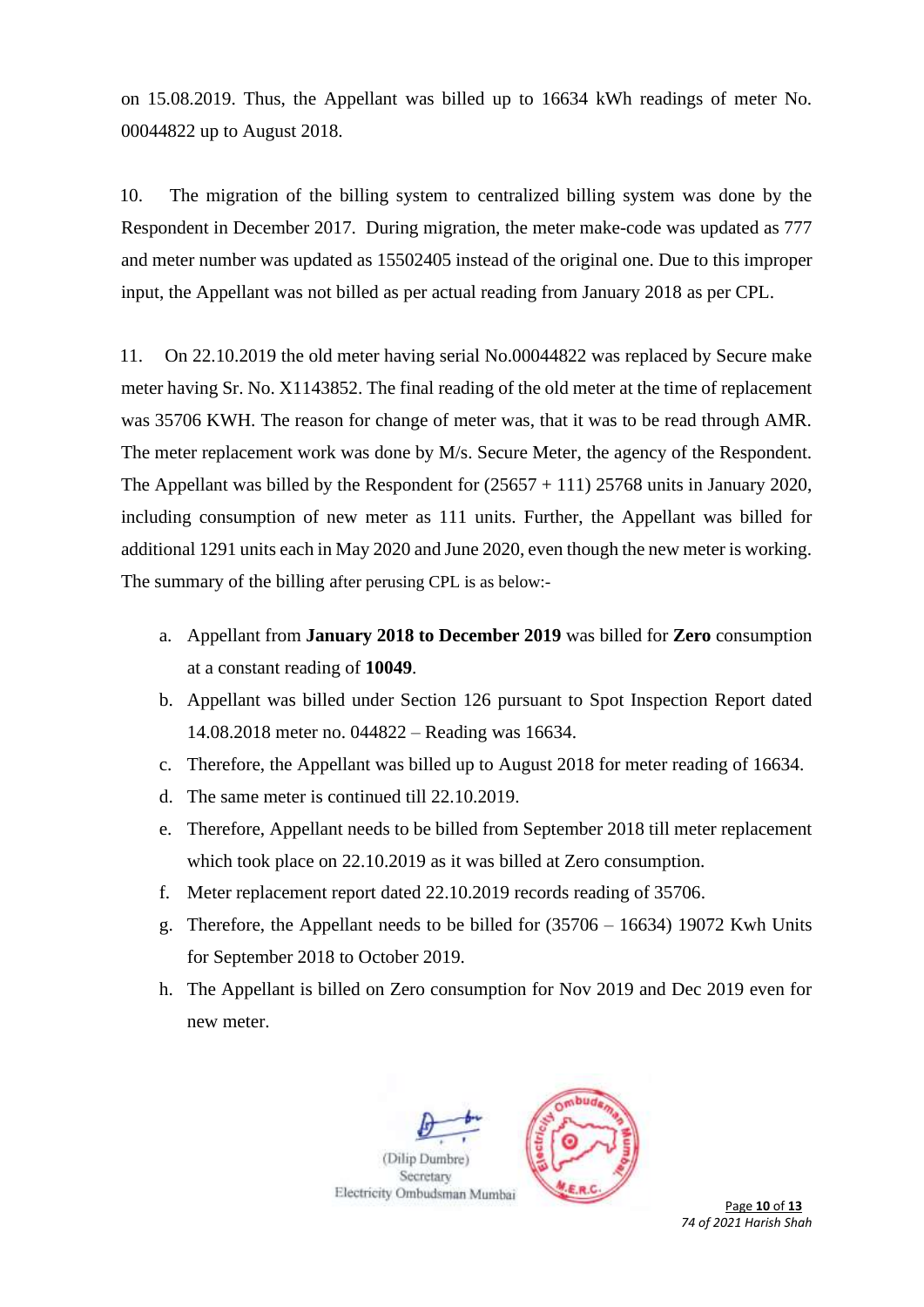- i. The Appellant is billed for 111.4 units in Jan 2020, it means from 22.10.2019 till billing of Jan 2020, the Appellant has consumed 111.4 units only. Here it is presumed that the meter is read properly.
- j. Hence, from Oct 2019 till Jan 2020 the Appellant needs to be billed for  $(19072 +$ 111) 19183 units.

From above summary it is clear that the Respondent has conveniently forgotten that it billed the Appellant up to 16634 reading while raising the bill under Section 126 of the Act. It has arrived at consumption of 25657 by making the calculation as 35706 (reading on 22.10.2019) – 10049 (reading in Dec 2017), whereas the Respondent should have arrived at consumption of 19072 by making calculation as  $35706$  (reading on  $22.10.2019$ ) – 16634 (reading while billing under Section 126). Therefore, the Respondent has billed the Appellant twice for (25657 – 19072) 6585 units which needs to be refunded. When this is pointed out to the Respondent during hearing, it has accepted the mistake and agreed to withdraw the consumption of 6585 units.

12. The Appellant requested to test the meter (Meter No. 00044822) vide its email dated 16.12.2020. However, it was informed by the Respondent that meter is misplaced, and Agency has lodged the complaint in Manikpur Police Station on 26.11.2020. Hence it is not available for testing. The Meter (No. 00044822) was working with progressive reading of 35706 kWh up to 22.10.2019.

13. Pursuant to directions during hearing on 05.01.2022, the Respondent submitted additional information vide email dated 11.01.2022 about other FIRs lodged if any for missing meter. In this communication, it is seen that the Respondent / its meter replacement Agency has lodged complaint on Citizen Portal of the Police Department about missing of meter No. X1150386 however, it is not a FIR. Moreover, it is important to note that meter replacement program started somewhere in 2019. The Appellant's meter is replaced on 22.10.2019. The FIR / complaint for loss of this old meter is filed on 26.11.2020 almost after one year. It is interesting to note that the Appellant has requested to test the meter vide its email dated 16.12.2020, until such time there was no formal request. Therefore, it can be safely concluded

(Dilip Dumbre) Secretary Electricity Ombudsman Mumbai



 Page **11** of **13** *74 of 2021 Harish Shah*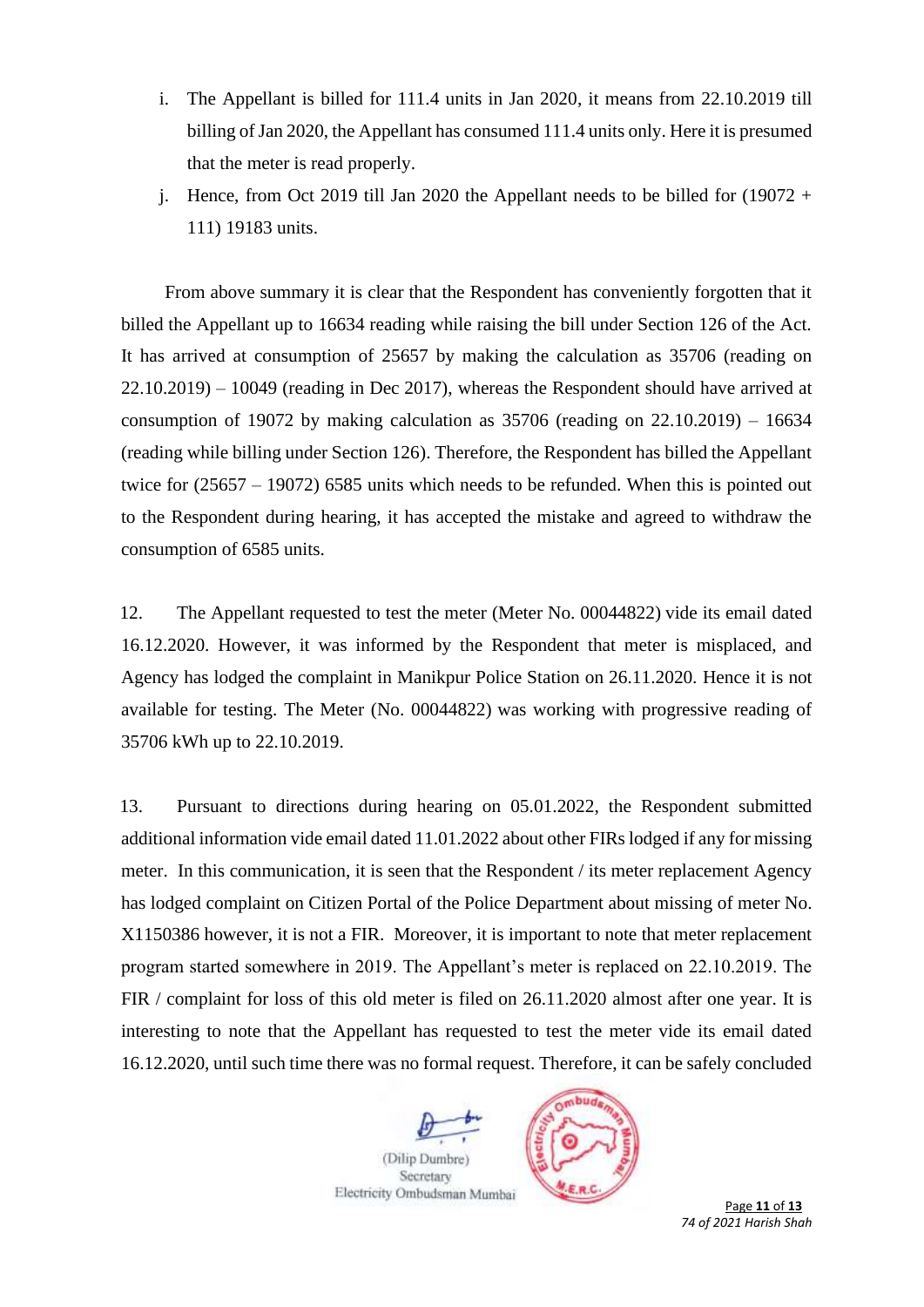that Appellant tried to encash the fact that the meter is missing, and it cannot be made available for testing. Notwithstanding this, the conduct of the Respondent is also not very clean. During spot inspection on 14.08.2018 the Respondent's visiting team did not note down the various equipment, machines etc. which is the essence of Section 126 of the Act. It is, therefore, not clear whether Appellant really ever undertaking an Industrial activity at the premises which entitled him to be billed at Industrial tariff. Therefore, entire sequence of events appears to be murkier for the following reasons.

- (i) The Respondent's earnest desire to install the same meter after PD though System was not accepting. It changed the Serial No. of the meter by adopting various unapproved methods of altering Serial No.
- (ii) There is no noting of machineries / equipment found connected in this spot inspection report, while billing under Section 126 of the Act.
- (iii) The work of meter replacement was given to private agency. The Respondent did not bother about return of old meters by the agency. This has resulted in missing few meters.
- (iv) The Respondent also did not even bother to examine the necessity of installing an AMR compatible meter particularly when the Appellant has shifted from industrial to commercial with very small load. It simply acted on old data of the Appellant treating it as industrial connection for connected load of 65 HP. The Respondent did not think that it was its duty to check whether there is really 65 HP load connected or not.

14. The Respondent during the hearing informed that the meter is inside the premises and is found locked on many occasions. However, the Respondent never tried to take recourse to the provision of the Regulations with respect to lock premises. The Respondent never served any notice to the Appellant for keeping the premises open for taking reading. The Appellant also never bothered for being billed at Zero consumptions for a substantial period of time. The Appellant has also not brought on record as to whether it ever tried to send the meter reading through the IT application developed by the Respondent.

(Dilip Dumbre) Secretary Electricity Ombudsman Mumbai



Page 12 of 13 *74 of 2021 Harish Shah*